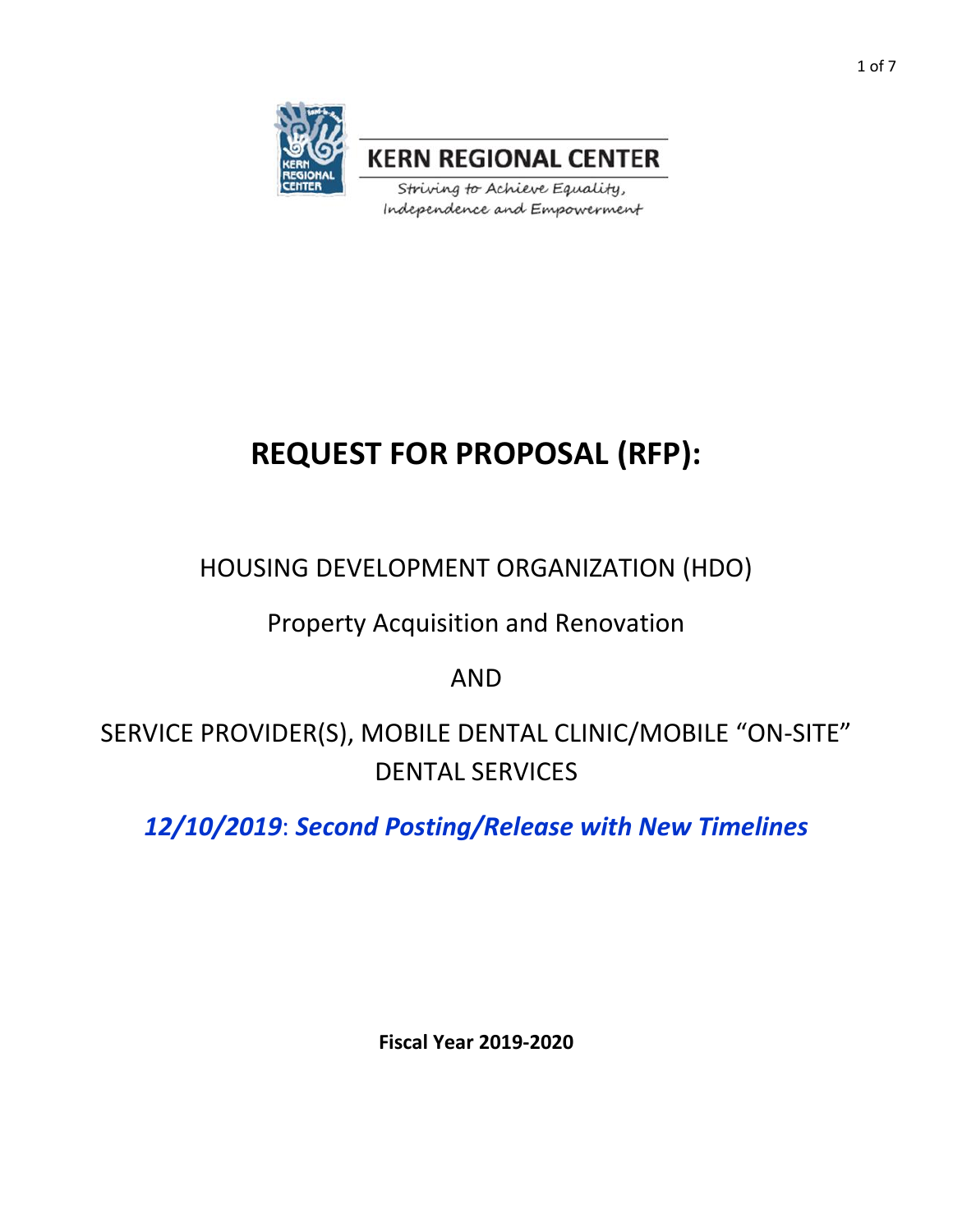Kern Regional Center (KRC) is a community- based, private non-profit corporation that is funded by the State of California to serve people with developmental disabilities as required by the Lanterman Developmental Disabilities Act. The Lanterman Act [California Supreme Court in ARC-CA vs. DDS] determined that a primary function of regional centers is to "prevent or minimize the institutionalizations of developmentally disabled persons". Kern Regional Center will use Community Resource Development Plan (CRDP) funds to develop community resources including but not limited to acquiring and developing permanent, accessible homes in the community, owned by housing development organizations, for the use of individuals at risk of or currently residing in, state developmental centers or institutions for mental disease. KRC is one of 21 Regional Centers throughout California serving individuals and their families who reside within Kern, Mono, and Inyo counties. KRC receives funds from the Department of Developmental Services (DDS) to develop a CRDP.

- If you have questions please come to the RFP Orientation listed on this announcement.
- KRC and DDS reserve the right to withdraw this RFP and/or disqualify any proposal which does not adhere to the RFP guidelines. Proposals submitted after the indicated time will not be considered.

#### **DEFINITIONS:**

#### (HDO): HOUSING DEVELOPMENT ORGANIZATION

KRC will contract with an established profit, non-profit housing agency to develop permanent housing through the "Buy It Once Model", where the HDO will purchase residential property that will be used exclusively by Regional Center consumers in perpetuity.

#### SERVICE PROVIDERS:

KRC will contract with individuals and/or organizations to provide direct services to individuals with developmental disabilities. Service Providers may provide residential care in the home owned by the HDO, develop employment-training programs, provide medical care, transportation, and other services in the community in which the individual lives.

COMMUNITY CRISIS HOMES (CCH): A facility certified by DDS and licensed by DSS as an adult residential facility, providing 24-hour non-medical care to individuals in need of Crisis Services Step Down (CSSD) and/or intervention services, who would otherwise be at risk of admission to the acute crisis center at Developmental Center, an out-of-state placement, a general acute hospital, an acute psychiatric hospital, or an institution for mental disease. A CSSD shall have a maximum capacity of four. Individual who are in crisis exhibiting, aggression , causing bodily injury, Property destruction –causing damage, elopement, lack of safety awareness, history of failed placements/institutionalization, frequent in-patient 5150 hospitalizations, high use of Psychotropic medication to control behavior, history of non-compliance with meds, poor emotion regulation , poor coping skills, issues with interpersonal relationships, Lack of appropriate family support, history of abuse, trauma, or history of substance abuse, or individuals in the criminal justice system, crisis include need support around compliance with a court ordered program, diversion, or may they have sexual offending behavior or history. The CSSD is the last step when the local hospital, police, mental health is unable to assist.

#### ENHANCED BEHAVIORAL SUPPORTS HOMES (EBSH):

A project certified by DDS and licensed by DSS. These homes provide non-medical care for individuals who require enhanced behavioral supports, staffing and supervision in a homelike setting. They also have enhanced monitoring by regional center case managers, regional center behavior professionals, and DDS. Additional enhancements include more staffing and staff training. Regulations for the Enhanced Behavioral Supports Homes can be found o[n www.dds.ca.gov.](http://www.dds.ca.gov/)

## MOBILE DENTAL CLINIC/ MOBILE "ON-SITE" DENTAL SERVICES:

KRC's consumers in residential settings (i.e., SRF, ARF, and ICF's) require regular dental checkups. Work with individuals with challenging behaviors, who have difficulty to access dental offices due to wheelchair size, and/or sensitivity to light and/or new environment. In-resident dental care can bring services to the residence, with minimal stress, protect the resident's overall dental health, reduce anxiety through desensitization, prevent deterioration of the teeth, gums and bone structures of the mouth, reduce number of cavities and the need for general anesthesia, and provide an appropriate maintenance schedule.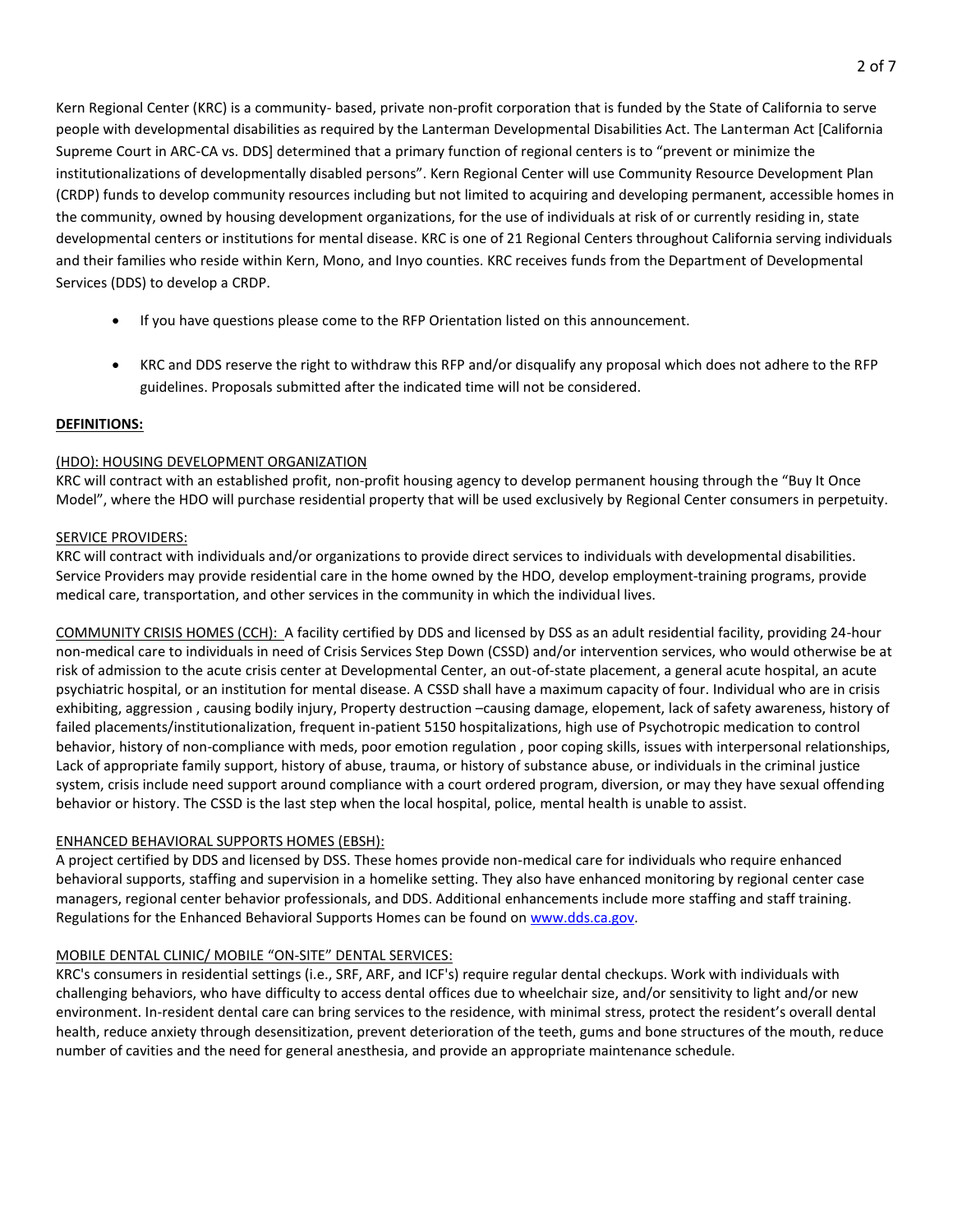#### **RFP TIMELINE**

| December 26, 2019                                                   | RFP 2 <sup>nd</sup> Released                    |
|---------------------------------------------------------------------|-------------------------------------------------|
| February 3rd 2020                                                   | Proposal Due (no later than 4pm, no exceptions) |
| February 11 <sup>th</sup> 2020 10:00 am or 3:00 pm                  | Oral Interview*                                 |
| February 18 <sup>th</sup> - February 21 <sup>st</sup> 2020          | Applicant Scoring and Selection *               |
| February 26th 2020                                                  | Award letters mailed*                           |
| March 13 <sup>th</sup> 2020<br>*subject to change due to scheduling | Contract signed*                                |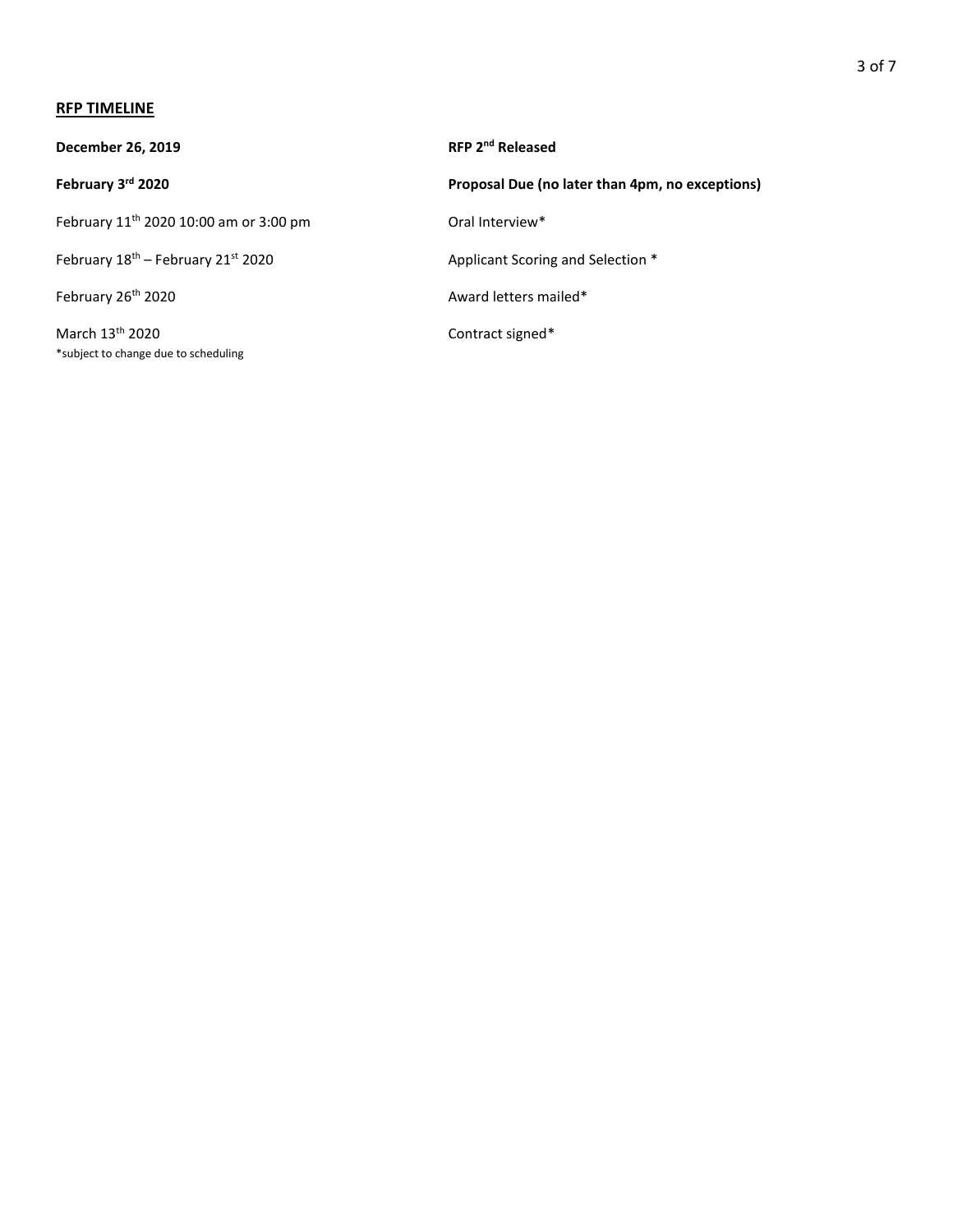## **SUMMARY OF PROJECTS**

#### **HDO - Project # 1920-4 & 1920-7 HOUSING DEVELOPMENT ORGANIZATION (HDO) – ENHANCED BEHAVIOR SUPPORT HOME (EBSH) and COMMUNITY CRISIS HOME (CCH)** *REFER TO ATTACHMENT A FOR COMPLETE SUBMISSION REQUIREMENTS for this RFP*

The Kern Regional Center (KRC) and the Southern California Integrated Health and Living Project (SCIHLP) are collaborating to solicit proposals for a Housing Development Organization (HDO).

The acquisition and renovation of **TWO** (2) **single**-family homes, which will be available with long-term leases for residential service providers selected and vendored by KRC. The successful bidder must be a Housing Development Organization (HDO), or have that as a component of their organization, that does not provide direct services to any individuals with developmental disabilities. Both the acquisition and renovation grant applications may be combined in a single proposal. Grant funding for renovating the homes is available for modifications required to meet the support needs of the individual referred, and to meet the licensing standards that will apply to the residents referred. Applicants will also be responsible for the long-term management and maintenance of the property. To ensure that homes developed using CRDP funds are always available for use by individuals served by KRC, real estate deed restrictions or restrictive covenants are required of the HDO for the property purchased with these funds. The property will be developed in accordance with *Fiscal Year 2019-2020* Community Placement Plan/Community Resource Development Plan Housing Guidelines issued by the State of California, Department of Development Services.

Deed restrictions, per the Fiscal Year 2019-2020 housing guidelines issued by the State of California, Department of Developmental Services, must specify the properties will be held in perpetuity for persons referred by KRC. This HDO may hold the properties as a profit, non-profit corporation, limited partnership or limited liability corporation. Renovation of the property must be supervised by, and is the responsibility of the HDO. Renovation plans must be developed for the HDO by a licensed architect and implemented by a licensed, bonded contractor, and the plans approved by KRC prior to an application for construction permits. The property will be leased to a residential service provider who will provide care and supervision to the residents. The selected residential service provider as well as regional center staff will be available to the HDO/architect/building contractor for development team meetings and technical assistance regarding the needs for the individuals referred as well as the requirements of Community Care Licensing. Property must be convertible to meet the standards of licensing by the Department of Social Services of the State of California, Community Care Licensing Division. Property ownership and management will be separate and distinct from the provision of services and supports.

**Acquisition: Up to \$250,000 FOR EBSH & Up to \$200,000 FOR CCH Renovation: Up to \$400,000 FOR EBSH & UP to \$400,000 FOR CCH Geographic Location: Kern County**

# **PROVIDER(S): Project# 1920-1 (IP-1819-7) ENHANCED BEHAVIOR SUPPORT HOMES (EBSH) FOR CHILDREN. HOME OWNED BY HDO.**

*REFER TO ATTACHMENT B FOR COMPLETE SUBMISSION REQUIREMENTS for this RFP*

The Kern Regional Center (KRC) and the Southern California Integrated Health and Living Project (SCIHLP) are collaborating to solicit proposals for a provider to develop an Enhanced Behavior Support Home (EBSH) intended to serve a maximum of four (4) adolescents [age 12 through 17] each who require 24 hour non-medical care in a homelike setting due to excessive behavioral impairments. These homes exceed the minimum requirements of level 4I facilities (i.e., additional staffing, supervision, consultation) and shall employ enhanced characteristics, such as delayed egress devices, to address challenging behaviors for individuals who require enhanced behavioral supports staffing and supervision, enhanced staffing and staff training, and enhanced monitoring by regional center case managers, behavior professionals and DDS. Home to be equipped with delayed egress designed for individuals who, due to difficult to manage behaviors or lack of hazard awareness and impulse control, would pose a risk of harm to themselves or others. Provider to ensure that individuals are supervised when they wish to go outside the property limits. Home to have a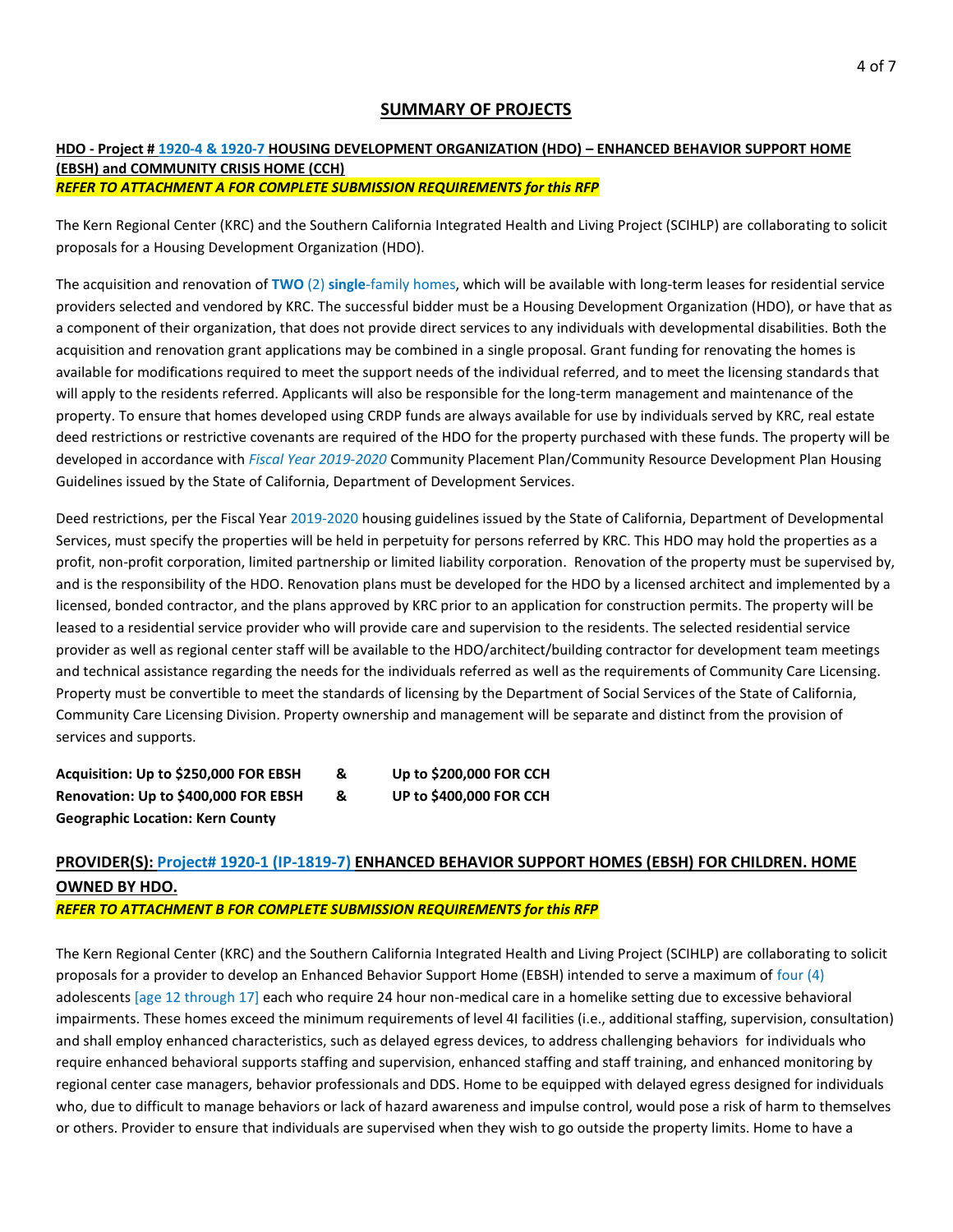delayed exit door, or doors with time delay type which will automatically open after programmed amount of time (not to exceed 30 seconds).

Residents will have their own bedroom. The home will provide services to children between the ages of 12 and 17 years with significant behavioral challenges, severe self-care deficits, risk of elopement, and/or SIB with possible dual-diagnosed with mental health diagnosis or substance abuse issues, may currently or historically face forensic complications, and will primarily be transitioning to community placement from a developmental center, institute for mental disease, or acute crisis facility. Each resident of the home will have an individual behavior supports plan documenting the individual's behavioral needs and the supports and services to be provided to address those needs. The provider is required by law to have a Board Certified Behavior Analyst (BCBA) or qualified behavior modification professional on-staff or contract for monthly observation and treatment recommendations of the residents, at least four of which per year are to be unannounced. Residents will receive support from the regional center and the clients' rights advocate.

#### **Provider Startup: Funding pending on DDS approval Geographic Location: Kern County**

# **PROVIDER(S): Project# 2021-# (KRC-1920-4) ENHANCED BEHAVIOR SUPPORT HOMES (EBSH) FOR ADULTS. HOME OWNED BY HDO.**

#### *REFER TO ATTACHMENT C FOR COMPLETE SUBMISSION REQUIREMENTS for this RFP*

The Kern Regional Center (KRC) and the Southern California Integrated Health and Living Project (SCIHLP) are collaborating to solicit proposals for a provider to develop an Enhanced Behavior Support Home (EBSH) intended to serve a maximum of three (3) adults each who require 24-hour non-medical care in a homelike setting due to excessive behavioral impairments. These homes exceed the minimum requirements of level 4I facilities (i.e., additional staffing, supervision, consultation) and shall employ enhanced characteristics, such as delayed egress devices, to address challenging behaviors for individuals who require enhanced behavioral supports staffing, and supervision, enhanced staffing and staff training, and enhanced monitoring by regional center case managers, behavior professionals and DDS. Home to be equipped with delayed egress designed for individuals who, due to difficult to manage behaviors or lack of hazard awareness and impulse control, would pose a risk of harm to themselves or others. Provider to ensure that individuals are supervised when they wish to go outside the property limits. Home to have a delayed exit door, or doors with time delay type which will automatically open after programmed amount of time (not to exceed 30 seconds).

Each resident will have his or her own bedroom. The home will provide services to three (3) adult with significant behavioral challenges, severe self-care deficits, risk of elopement, and/or SIB with possible dual-diagnosed with mental health diagnosis or substance abuse issues, may currently or historically face forensic complications, and will primarily be transitioning to community placement from a developmental center, institute for mental disease, or acute crisis facility. Each resident of the home will have an individual behavior supports plan documenting the individual's behavioral needs and the supports and services to be provided to address those needs. The provider is required by law to have a Board Certified Behavior Analyst (BCBA) or qualified behavior modification professional on-staff or contract for monthly observation and treatment recommendations of the residents, at least four of which per year are to be unannounced. Residents will receive support from the regional center and the clients' rights advocate.

# **Provider Startup: Funding deferred for FY 2021 and pending on DDS approval Geographic Location: Kern County**

# **PROVIDER: PROJECT# 1920-2 MOBILE DENTAL CLINIC / MOBILE "ON-SITE" DENTAL SERVICES** *REFER TO ATTACHMENT D FOR COMPLETE SUBMISSION REQUIREMENTS for this RFP*

Kern Regional Center's consumers in residential settings (SRF, ARF, and ICF's) require regular dental checkups. Work with individuals with challenging behaviors, who have difficulty to access dental offices due to wheelchair size, and/or sensitivity to light and/or new environment. In-resident dental care can bring services to the residence, with minimal stress, protect the resident's overall dental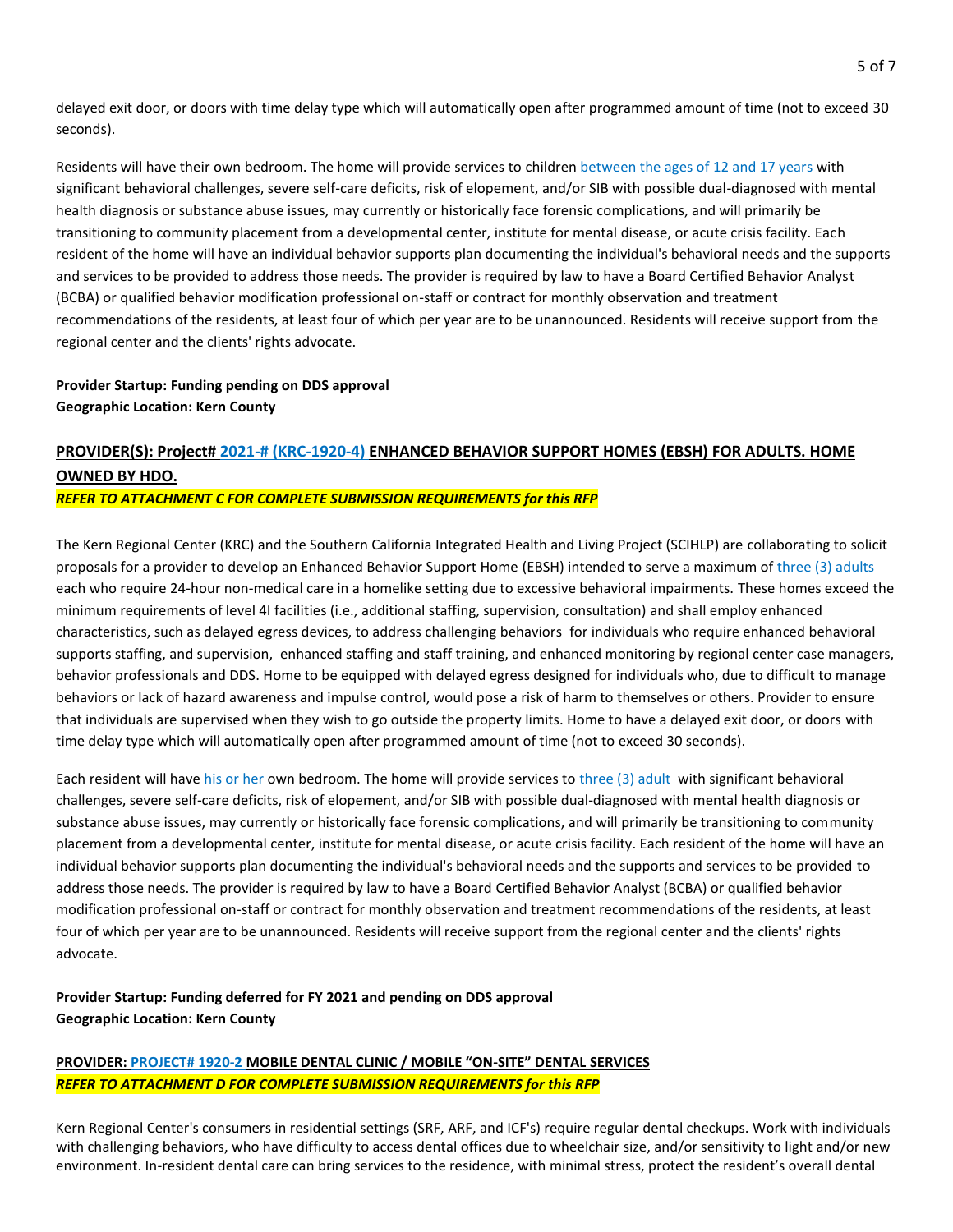health, reduce anxiety through desensitization, prevent deterioration of the teeth, gums and bone structures of the mouth, reduce number of cavities and the need for general anesthesia, and provide an appropriate maintenance schedule. Applicants must be a California licensed Dentist with an active license status according to the Dental Board of California. Applicants must be able to provide comprehensive, full-service dental care to Kern Regional Center consumers. Applicants must complete the vendorization process according to Title 17 Section 54326 (a) (2).

A "mobile dental clinic" or "mobile dental unit" means any self-contained facility in which dentistry will be practiced which may be moved, towed, or transported from one location to another per Section 1657 of the Business and Professions code.

# **Startup: up to \$150,000 – MAY BE SPLIT AMONG QUALIFIED APPLICANTS**

#### **Geographic Location: Kern, Inyo and Mono Counties**

#### **PROVIDER: Project # 2020 -# COMMUNITY CRISIS HOME (CCH)** *REFER TO ATTACHMENT E FOR COMPLETE SUBMISSION REQUIREMENTS for this RFP*

The Kern Regional Center (KRC) is solicit proposals for a provider to develop a Community Crisis Home (CCH) that would serve crisis services step down (CSSD) intended to serve a maximum of four (4) adults each who require 24-hour non-medical care in a homelike setting due to excessive behavioral impairments. This home is not a permanent housing to individuals in crisis. CCH emphasis will be on early comprehensive assessment, intense services and supports, and expedited transition out of the facility back to the original placement, or to an appropriate residential location. CCHs will reduce the reliance on out-of-state placements, general acute hospitals, acute psychiatric hospitals, and institutions for mental disease. Individuals will be able to reside at the CCH for a maximum of eighteen (18) months from their date of admission. The CCH will support Individual who are determined to be in crisis exhibiting, aggression , causing bodily injury, Property destruction –causing damage, elopement –lack of safety awareness, history of failed placements/institutionalization, frequent in-patient 5150 hospitalizations, high use of Psychotropic medication to control behavior, history of non-compliance with meds, poor emotion regulation , poor coping skills, issues with interpersonal relationships, Lack of appropriate family support, history of abuse, trauma, or history of substance abuse, or individuals in the criminal justice system, crisis include need support around compliance with a court ordered program, diversion, or may they have sexual offending behavior or history. These homes exceed the minimum requirements of level 4I facilities (i.e., additional staffing, supervision, consultation) and shall employ enhanced characteristics, such as delayed egress device and secured perimeters, to address challenging behaviors for individuals who require crisis support intervention, behavioral supports staffing, and supervision, enhanced staffing and staff training, and enhanced monitoring by regional center case managers, behavior professionals and DDS. Home to be equipped with delayed egress and secured perimeter designed for individuals who, due to difficult to manage behaviors or lack of hazard awareness and impulse control, would pose a risk of harm to themselves or others. Provider to ensure that individuals are supervised when they wish to go outside the property limits. Home will have a secured perimeter and delayed exit door, or doors with time delay type which will automatically open after programmed amount of time (not to exceed 30 seconds).

Each resident will have his or her own bedroom. The home will provide services to four (4) adults who are in crisis, significant behavioral challenges, severe self-care deficits, risk of elopement, and/or SIB with possible dual-diagnosed with mental health diagnosis or substance abuse issues, may currently or historically face forensic complications, and will primarily be transitioning to community placement from a developmental center, institute for mental disease, or acute crisis facility. Each resident of the home will have an individual crisis supports plan documenting the individual's crisis needs and the supports and services to be provided to address those needs. The provider is required by law to have a Board Certified Behavior Analyst (BCBA) or qualified behavior modification professional on-staff or contract for monthly observation and treatment recommendations of the residents, at least four of which per year are to be unannounced. Residents will receive support from the regional center and the clients' rights advocate.

**Provider Startup: Funding pending on DDS approval FY2021 or 2022 Geographic Location: Kern County**